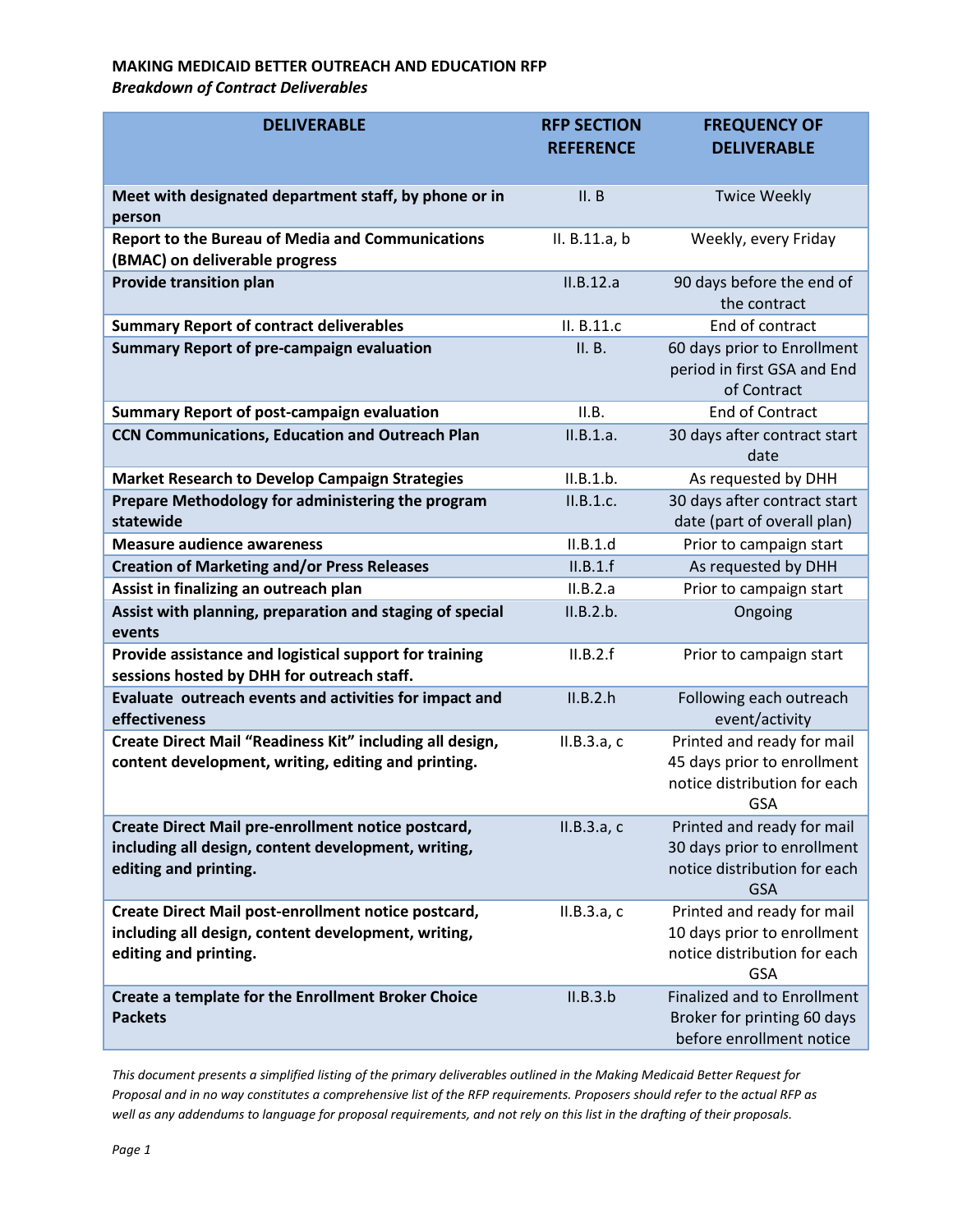## **MAKING MEDICAID BETTER OUTREACH AND EDUCATION RFP** *Breakdown of Contract Deliverables*

| <b>DELIVERABLE</b>                                                                                                                                                                                                                                                                                              | <b>RFP SECTION</b><br><b>REFERENCE</b> | <b>FREQUENCY OF</b><br><b>DELIVERABLE</b>                                                                                                                       |
|-----------------------------------------------------------------------------------------------------------------------------------------------------------------------------------------------------------------------------------------------------------------------------------------------------------------|----------------------------------------|-----------------------------------------------------------------------------------------------------------------------------------------------------------------|
|                                                                                                                                                                                                                                                                                                                 |                                        | distribution for each GSA.                                                                                                                                      |
| <b>Create Spanish and Vietnamese versions of Readiness</b><br>Kit.                                                                                                                                                                                                                                              | II. B.3.d.                             | Printed, as requested by<br>DHH, and ready for mail 60<br>days prior to enrollment<br>notice distribution for each<br><b>GSA</b>                                |
| <b>Create Spanish and Vietnamese versions of enrollment</b><br>postcards.                                                                                                                                                                                                                                       | II. B.3.d.                             | Printed, as requested by<br>DHH, and ready for mail 30<br>days prior to enrollment<br>notice distribution for each<br><b>GSA</b>                                |
| Field test/focus group direct mail, multimedia and<br>outreach materials                                                                                                                                                                                                                                        | II.B.3.f, II.B.6.a                     | Prior to printing or<br>distribution of materials                                                                                                               |
| Assist in development of materials for providers                                                                                                                                                                                                                                                                | II.B.3.F                               | As requested by DHH,<br>maximum of two                                                                                                                          |
| Develop printed materials, as directed by DHH, such as<br>brochures, posters, table coverings, promotional items,<br>etc. Development to include design, writing, artwork<br>and printing.                                                                                                                      | II.B.4.a, c. d                         | Created and printed 45<br>days prior to CCN<br><b>Enrollment Notice</b><br>distribution for each GSA                                                            |
| Develop and print brochure specific to people with<br>disabilities and their caregivers. Development to include<br>design, writing, artwork and printing.                                                                                                                                                       | II.B.4.b. c.d                          | Created and printed 45<br>days prior to CCN<br><b>Enrollment Notice</b><br>distribution for each GSA                                                            |
| Produce a public service announcement including<br>production, writing, design, casting, music, editing<br>facility charges, planning and buying of media.<br>Deliverable at the discretion of DHH.                                                                                                             | II.B.5.a                               | Production completed and<br>media purchased within 20<br>days of the CCN enrollment<br>notice distribution for each<br><b>GSA</b>                               |
| Production of text messaging technology, smart phone<br>applications, Web advertisements, car wraps, bus<br>boards or billboards including any production, writing,<br>design, casting, music editing facility charges and the<br>planning and purchase of media buys. Deliverable at the<br>discretion of DHH. | II.B.5.b.                              | Production completed and<br>deliverable distributed or<br>ready to launch within 30<br>days of the CCN enrollment<br>notice distribution for each<br><b>GSA</b> |
| Coordinate trafficking/distribution of creative materials<br>in the multimedia campaign portion of the RFP                                                                                                                                                                                                      | II.B.5.c                               | As needed                                                                                                                                                       |
| Measure impact and level of public awareness created<br>through contract.                                                                                                                                                                                                                                       | II.B.5.d                               | <b>End of Contract</b>                                                                                                                                          |
| Develop a master list of stakeholders and advocates, by<br>parish.                                                                                                                                                                                                                                              | II.B.7.a                               | Ongoing                                                                                                                                                         |
| Develop materials targeted at stakeholder groups to                                                                                                                                                                                                                                                             | II.B.7.b                               | 60 days prior to enrollment                                                                                                                                     |

*This document presents a simplified listing of the primary deliverables outlined in the Making Medicaid Better Request for Proposal and in no way constitutes a comprehensive list of the RFP requirements. Proposers should refer to the actual RFP as well as any addendums to language for proposal requirements, and not rely on this list in the drafting of their proposals.*